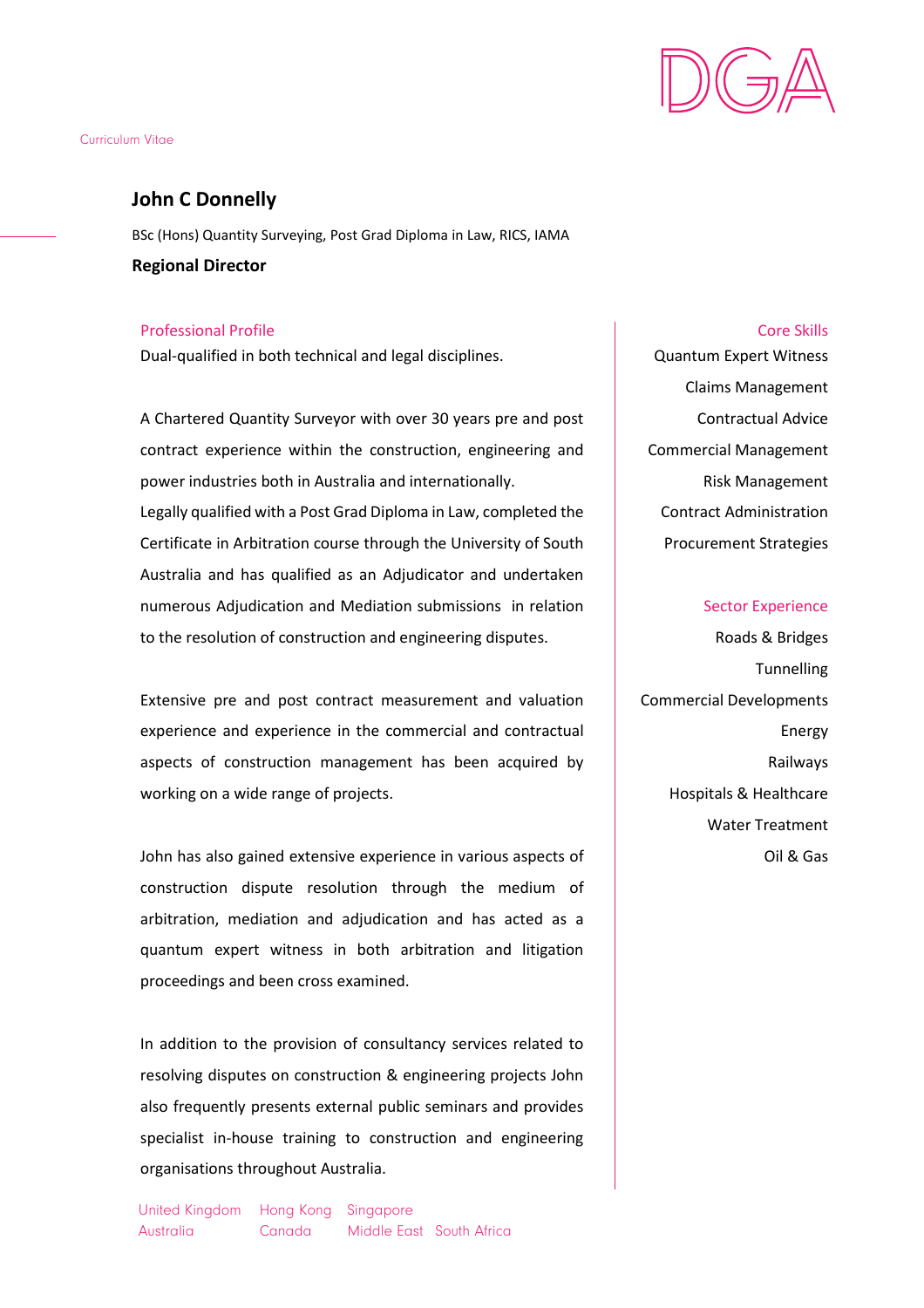

### SPECIFIC SECTOR EXPERIENCE

### Roads / Bridges / Tunnels

- o Freeway / Tunnel Project in Australia, Project Value \$6B, PPP Contract. Lead Assistant to Quantum Expert instructed by Corrs Chambers Westgarth.
- o Freeway / Tunnel Project in Sydney, Project Value \$1.16B, PPP Contract. Lead Assistant to Quantum Expert as part of litigation proceedings in relation to design related dispute and costs. Instructed by HFW Lawyers.
- o Melbourne East West Link PPP Project, \$8B, Capella Capital, Contract / Risk Review. The East West Link is a PPP project consisting of an 18 kilometre cross-city road connection extending across Melbourne from the Eastern Freeway to the Western Ring Road. Project includes road and bridge widening, driven tunnel construction, viaduct construction and traffic management. Roles and Responsibilities: Review D&C Contract in relation to key identified project risks, Review Project Agreement and comment on risks to be 'passed down' to the D&C Contract Review and comment on key clauses including payment, damages, defects liabilities, LDs, completion etc
- o Outer Suburban Arterial Roads Contract Western Victoria, PPP Contract. Engaged as Independent Claims Consultant to review and analyse various design related quantum and delay claims in relation to dispute between Head Contractor and Lead Designer.
- o Clyde Road Duplication, \$14.85M, Vic Roads, Independent Expert Determination. Construction of Clyde Road duplication. Roles and Responsibilities: Review correspondence and contract documentation relating to disputes. Interview Contractor (BMD) and Superintendent to gain a full understanding of the differences. Preparation of a written report outlining the dispute. Provide report with determination of dispute.
- o Southern Gateway Alliance Project, \$677M, Main Roads WA, Contract / Risk Review. The Southern Gateway Alliance Project included Leighton Contractors, GHD Consulting and the WA Government to design and construct a new Perth to Bunberry Highway in partnership with Main Roads WA. The project involved the construction of a 70km dual carriageway. Roles and Responsibilities: Review D&C contract and provide contractual advice to Main Roads WA in relation to key identified project risks. Provide advice in relation to additional costs incurred by the Contractor.
- Geelong Road Project Roles and Responsibilities: Review and prepare various claims on behalf of John Holland.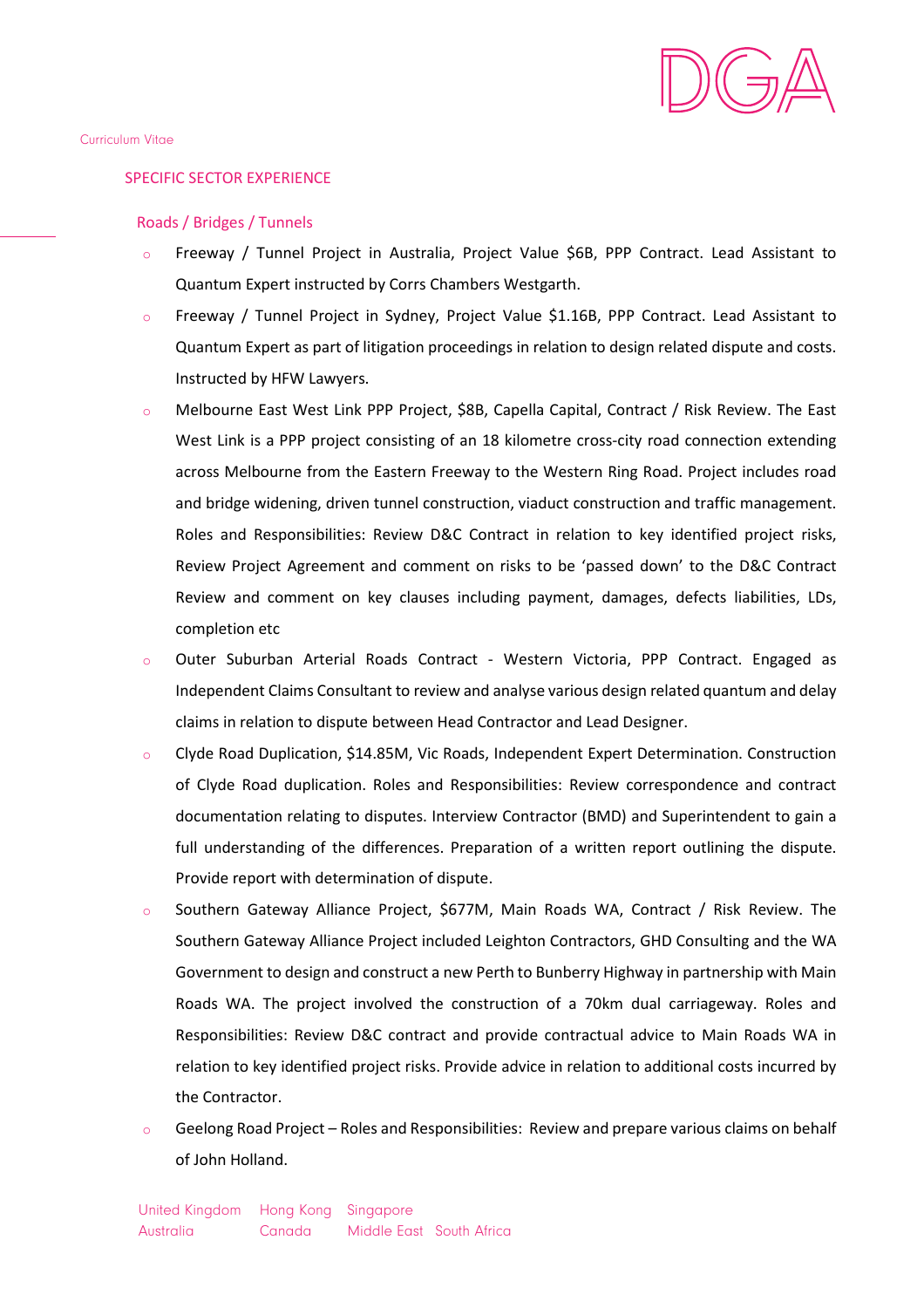

o City Link Project – Transfield & Obayashi Joint Venture: Roles and Responsibilities - part of the on-site Commercial Team based at Burnley Tunnel responsible for the identification of claims issues / events during the course of construction.

## Railways / Metro / Tunnels

- o Urban Metro Rail Design, Construct, Finance, Operate and Mainatin project in NSW. Contract Value \$3.7B. Matters concerning additional costs incurred resulting from design changes. Instructed by King & Wood Mallesons.
- o Regional Fast Rail Project. Victorian Rail Project, Project Value \$750M. Prepare independent review of project related time and cost claims on behalf of Victorian State Government.

#### Hospitals & Healthcare

- o New Hospital Project (Australia) PPP Contract, \$3.2B. Lead Assistant to Quantum Expert in arbitration proceedings. Instructing solicitors King & Wood Mallesons.
- o Sunshine Coast Hospital PPP QLD, \$1.8B, Capella Capital, Financiers' Certifier. The Sunshine Coast Public University Hospital is being delivered as a PPP Project and will open with about 450 beds in 2016 and expand to 738 beds by 2021. Roles and Responsibilities: Cost reporting on behalf of security trustee. Monthly verification and certification of progress drawdown, Monthly Funding Review and cost to complete testing.
- VCCC Victorian Comprehensive Cancer Centre, \$1B, MCP / Grocon, Contractual Advice. The VCC Project includes the development of a purpose built facility for patient treatment and care, cancer research and education. The facility provides over 25,000m2 of specialised research space including operating theatres and over 200 inpatient beds. Roles and Responsibilities: Review \$5.5M D&C Sub-Contract in relation to key identified project risks. Prepare report outlining potential contractual recovery for delay, disruption and acceleration costs incurred by specialist fit-out sub-contractor.
- o Victorian Neurological Rehabilitation Centre, \$2.35M, Australegal Expert Witness Services. Building alterations and additions to the Victorian Neurological Rehabilitation Centre. Roles and Responsibilities: Prepare expert report as part of court directed mediation in Supreme Court of Victoria matter, Provide opinion in relation to the tender process and procurement arrangements adopted which included direct negotiations with single contractor and cost plus contract arrangement. Review original budget reconciliation for project works. Measure to be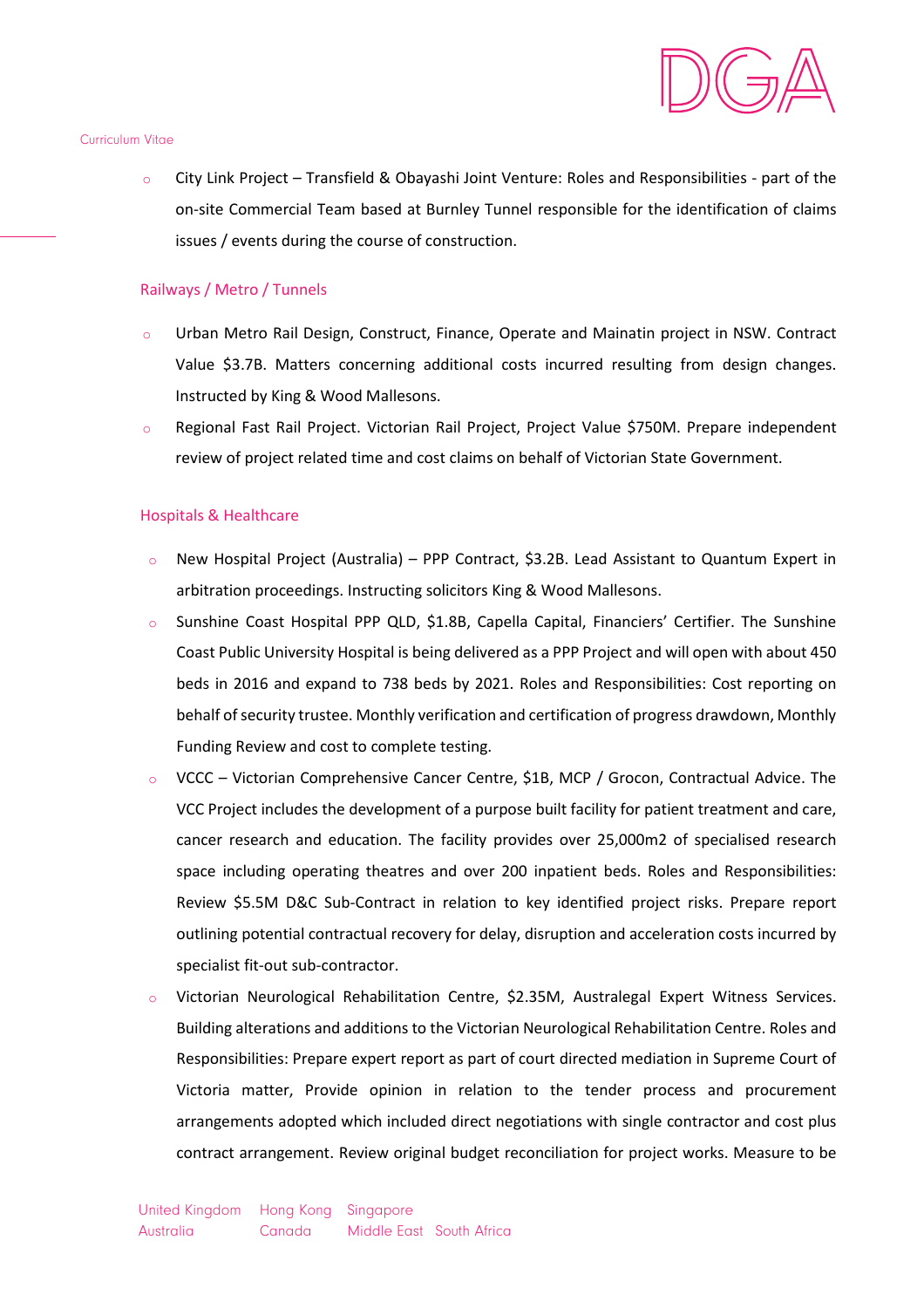

taken from project drawings / specification provided and market costs to be used to price the measured works including variations claimed.

Box Hill Hospital, \$297M, Norton Rose Fulbright, Expert Witness Services. New build and redevelopment of Box Hill Hospital. Adjudication under Building & Construction Industry Security of Payment Act 2002 (VIC). Roles and Responsibilities: Prepare Expert Report as part of Adjudication. Provide expert opinion in relation to costs to complete of electrical services due to insolvency of sub-contractor.

### Commercial Developments

- o Cannonvale Shopping Centre Car Park, \$5.25M, Piper Alderman, Expert Witness Services. Design & Construct contract for car park as part of new Shopping Centre complex. Litigation in Supreme Court of Victoria. Roles and Responsibilities: Prepare expert report in relation to litigation in Supreme Court of Victoria, Verify the actual costs incurred by the contractor in relation to rectification of defects, Provide opinion as to whether the costs are fair and reasonable, Provided opinion as to likely future costs for further planned rectification works
- o Essendon Fields Office Building. 14.25M, Corrs Chambers Westgarth, Expert Witness Services. Construction and fit-out of 3 storey Office Building – approx. 6000m2. Roles and Responsibilities: Provide expert witness services in relation to variation costs for court directed mediation as part of litigation in Supreme Court of Victoria, Measurement and costing of variations relating to Mechanical, Electrical and Hydraulic services. Provide opinion on costs claimed in preparation for court appointed mediation. Matter Settled during mediation process.
- o Monash University Building 27 Project, \$79.5M, MCP / Lend Lease, Contractual Advice. Design & Construction of 9100m2 multi-level Green Chemical Futures facility to support academic and industrial research and provide new laboratories. Roles and Responsibilities: Review \$7.6M D&C Sub-contract in relation to key identified project risks. Prepare report outlining potential recovery for delay, disruption and acceleration costs incurred by specialist fit-out contractor.
- o Commercial / Residential Apartrment Building in Richmond. D&C Contract \$15M. Quantum Expert as part of Adjudication Proceedings in Victoria. Instructed by Pinsent Masons.

#### Energy

Wind Farm Development in WA. Project Value circa \$125M. EPC Contract to build a 55MW Renewable Energy Wind Farm. Lead Assistant to Quantum Expert in Supreme Court of WA.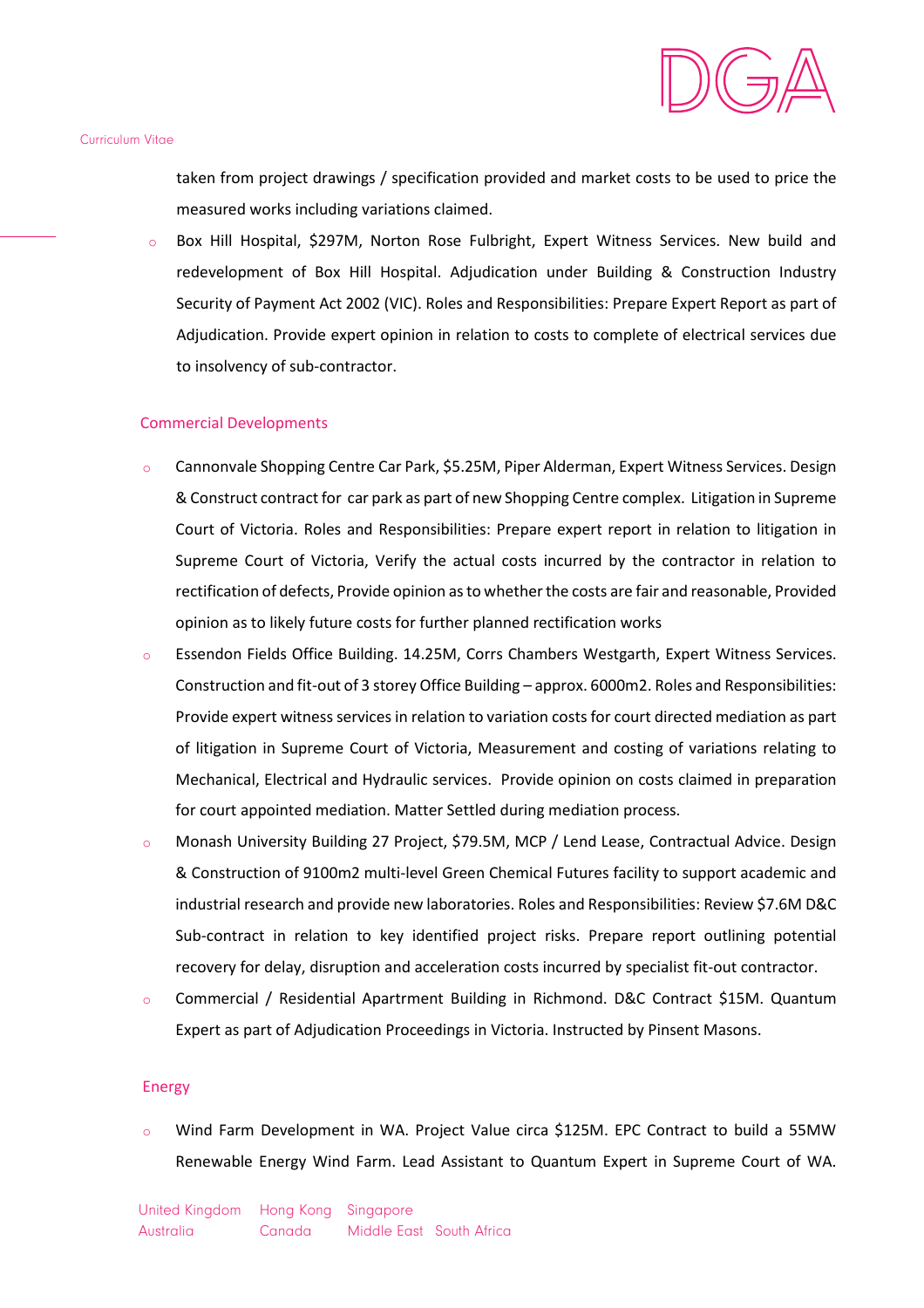

Instructed by Clyde & Co.

- o Neerabup Power Station WA І 2010 І \$1B І Baulderstone & Billfinger Berger Independent Claims Review. Balance of Plant Contract for Turnkey project [Design, Engineer, Procurement and Construction] for Neerabup Gas Fired Power Station in WA consisting of 4 x 165 MW open cycle gas turbines. Roles and Responsibilities: Provide review and advice in respect of contract claims. Monthly progress reviews site visit. Prepare and submit notices of delays / EOT including full assessment.
- o Uranquinty Power Station NSW, \$1B, Baulderstone & Billfinger Berger, Independent Claims Review. Balance of Plant Contract for Turnkey project [Design, Engineer, Procurement and Construction] for Uranquinty Gas Fired Power Station in NSW consisting of 4 x 165 MW open cycle gas turbines. Roles and Responsibilities: Provide review and advice in respect of contract claims, Monthly progress reviews site visit, Prepare notices of delays including full assessment.

#### Water Treatment

- Sewage Treatment Plant in Melbourne, D&C Contract, \$66M. Lead Assistant to Quantum Expert in arbitration proceedings. Instructed by Clyde & Co.
- o Tarago Water Treatment Plant Alliance Project, \$95M, Baulderstone, Contractual Advice. Construction & Commissioning of 70ML per day Tarago Water Treatment Plant and reconnection of the Tarago reservoir. The project was delivered through a collaborative contract between UGL, Melbourne Water and Baulderstone. Roles and responsibilities: Review contract and provide contractual advice and negotiation support in relation to additional costs incurred and advice on delays to project. Prepare report for subsequent negotiation.
- o Toowoomba Pipeline Alliance Project, \$187M, Tirrawarra Construction, Contract / Risk Review. The Toowoomba Pipeline Alliance Project is an Alliance of the Queensland Government, Clough Projects, Diversified Construction Corporation and AECOM. The pipeline is 38km in length and has the capacity to transport 14,200Ml of water per year from Wivenhoe Dam to Cressbrook Dam. The pipe is 762mm diameter and is made of mild steel reinforced with a concrete lining. Roles and Responsibilities: Review contractual terms and provide advice / interpretation of entitlements under sub-contract. Prepare report for subsequent negotiation.